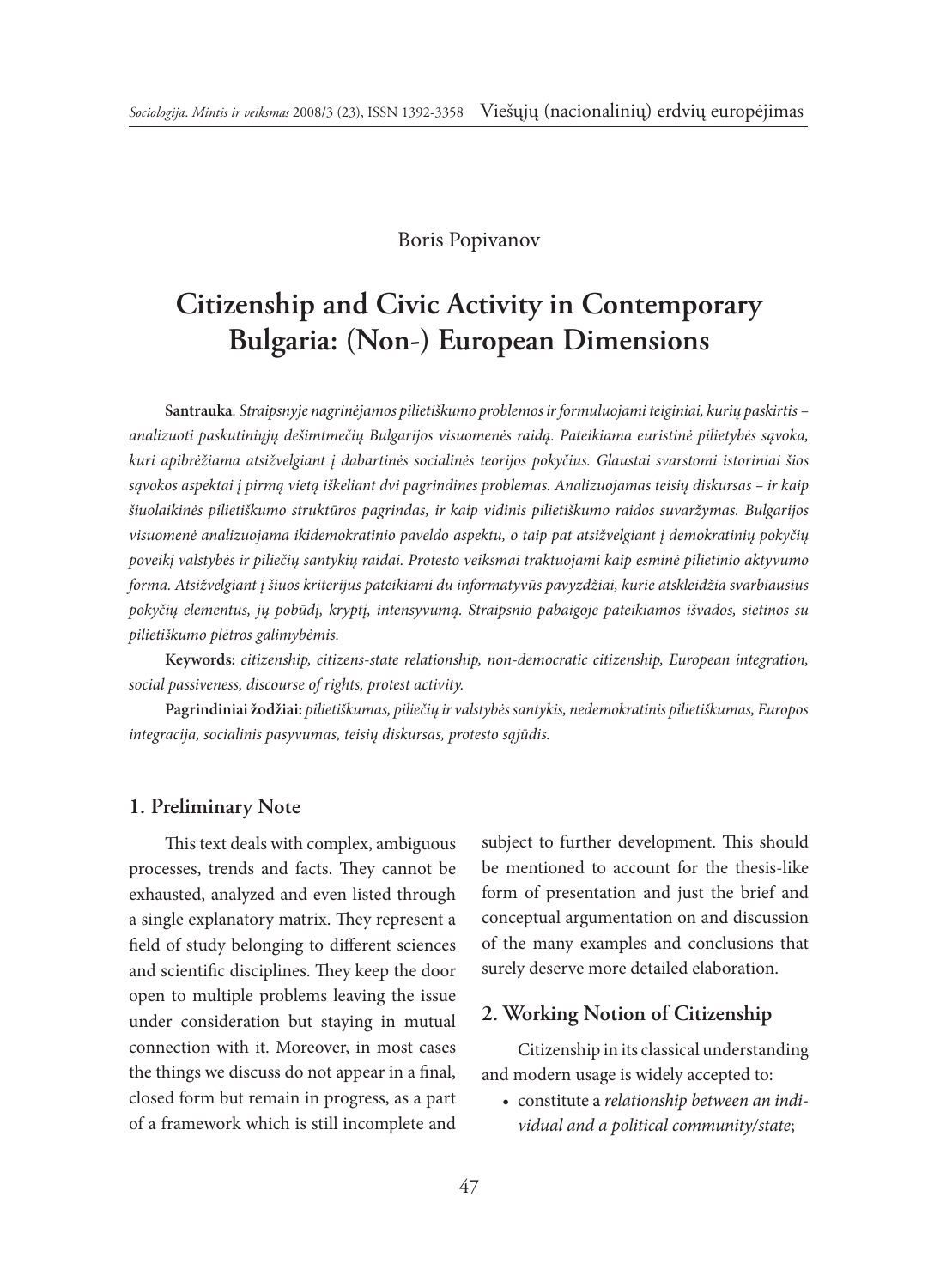- be characterized by a *public nature* (it integrates the subjects of this relationship in common goals through the mechanisms of public state power) and *equality* (it treats individuals as equal in relation to the political community regardless of differences in race, ethnicity, wealth, social status, professional position, etc.);
- be expressed by the *system of rights and duties of individuals in relation to the political community* that are fixed and guaranteed by the corresponding normative texts and public institutions;
- build bonds of *political affiliation of individuals to the community*, thus forming a sense of identity and commitment to its development;
- bring forth *stereotypes and procedures of the individual's relating to the community*, its general perception and the variety of attitudes linked to it, hereby constructing and reproducing key elements of the dominant political culture (cf. Heater 2004; 2, New Keywords 2005; 29-31).

Taking this short scheme as a base, we may formulate an important set of questions: can the well-known notion of citizenship be preserved in the new conditions of globalization and intense social and political dynamics of the contemporary world? Which of its components should be abandoned, reassessed or will have a chance to be reaffirmed in the future? To what extent do the geographical and historical factors determine the unevenness of citizenship change? What are the valid explanations for Bulgaria and for the rest of Europe?

## **3. Modern Context of Citizenship and Contemporary Dilemmas**

The modern notion of citizenship originates in the overcoming of Middle Ages idea of a subject, i.e. of the relationship between the subject and the feudal which is private in its essence. The democratic processes and revolutions in Western Europe gave the impetus of a totally new understanding of the individual's role in society and politics. The spectrum of human rights widened to impose new forms of duties on the political state and its institutions. *Citizenship began to reflect the achievements of Western democracy in all its varieties.*

The 20th century was a time of challenge to some notions which used to be taken for granted. We may outline *two major issues* that emerged in the historical practices of modern societies. The first one: can membership of individuals in totalitarian states be called citizenship in the light of the traditional usage of the term (*problem of nondemocratic citizenship*)? And the second one: how does the opportunity of membership in different political communities (e.g. in the nation state and in the EU) change the notion of citizenship (*problem of different levels of citizenship*)?

These are – respectively, and *in a diachronic plan* – problems of (1) *transition to democratic political constitution* and its adoption in the individual's political consciousness and behaviour, and (2) *transition to a new type of political community* which raises the inevitable question of its ability to mediate building a common European public sphere, to construct identity and to control the way it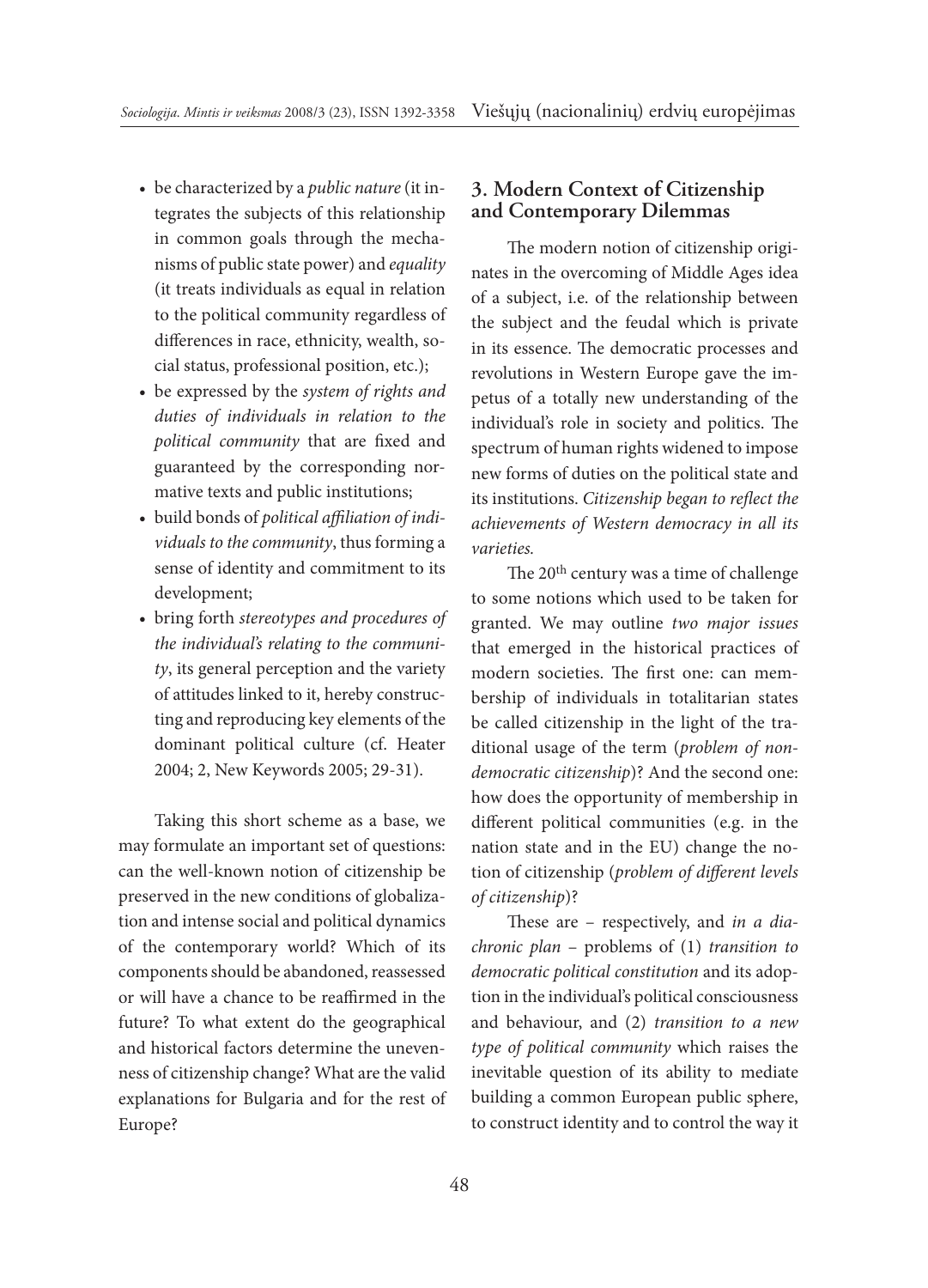influences the state as a basic political unit of Modernity.

Formulated otherwise, *in relation to the elements of citizenship*, these are the problems of (1) how do the individuals change their position, their role in society, their political significance in passing from totalitarian to democratic political regime, and (2) how does the state change its character in the framework of the new double challenge: democratization and delegating sovereignty to the EU.

We may see that *the current political situation in Europe is linked to the issue of citizenship in the most profound way since it concerns the elements of the relationship and its specifics alike*.

# **4. Discourse of Rights in Developing Liberal Citizenship: Internal Limitations**

The assumption of one-track development of democratic content of citizenship is superficial. The idea that strengthening of citizenship is just a function of getting over barriers to successive introduction of new civil rights and mechanisms that guarantee these rights meets counterexamples.

The so called *liberal citizenship* which has been the dominant interpretation of the concept in the last two centuries emphasizes the rights as the most essential component of citizens-state relationship. The origins of this preference can be traced back to the theory of natural rights and social contract that preceded the formation of the liberal narrative of modern Europe. This theory cannot be discussed here at length. One of its features is *ahistoricity*. It neglects the historical premises of recognition of one or another human right. This way it has no adequate instruments to explain the specific situation in different countries and epochs.

One may have a look at the various attempts to systemize and generalize human rights in recent history in order to become conscious of dissimilarities and disparities. The General Declaration of Rights of Man and the Citizen during the French Revolution (1789), the Bill of Rights as the first ten amendments to the US Constitution (1791), the Universal Declaration of Human Rights by the UN General Assembly (1948), the Charter of Fundamental Rights of the EU as an annex to the Treaty of Nice (2000) – all of them being landmarks in the progress of the discourse of rights – do not seem to propose unified approaches.

Of course, much of the content remains unaltered. At the same time, a commonly accepted aggregate still fails to emerge. National legislations find it difficult to sanction coinciding schemes of interpretation of rights. Nation states react in a diverse manner to *the problem of reconciling formal equality* (of citizens in relation to the rights guaranteed by the state) *and real inequality* (that use of the same rights produces among free individuals). Dynamic changes in contemporary societies complicate the elaboration of common strategies. The necessity of theoretical rationalization of the problem gradually comes to the head of the agenda.

The most influential theoretical explanation we shall use here has been proposed by the Czech jurist *Karel Vasak* in 1977 (Vasak 1977). He divides human rights into *three*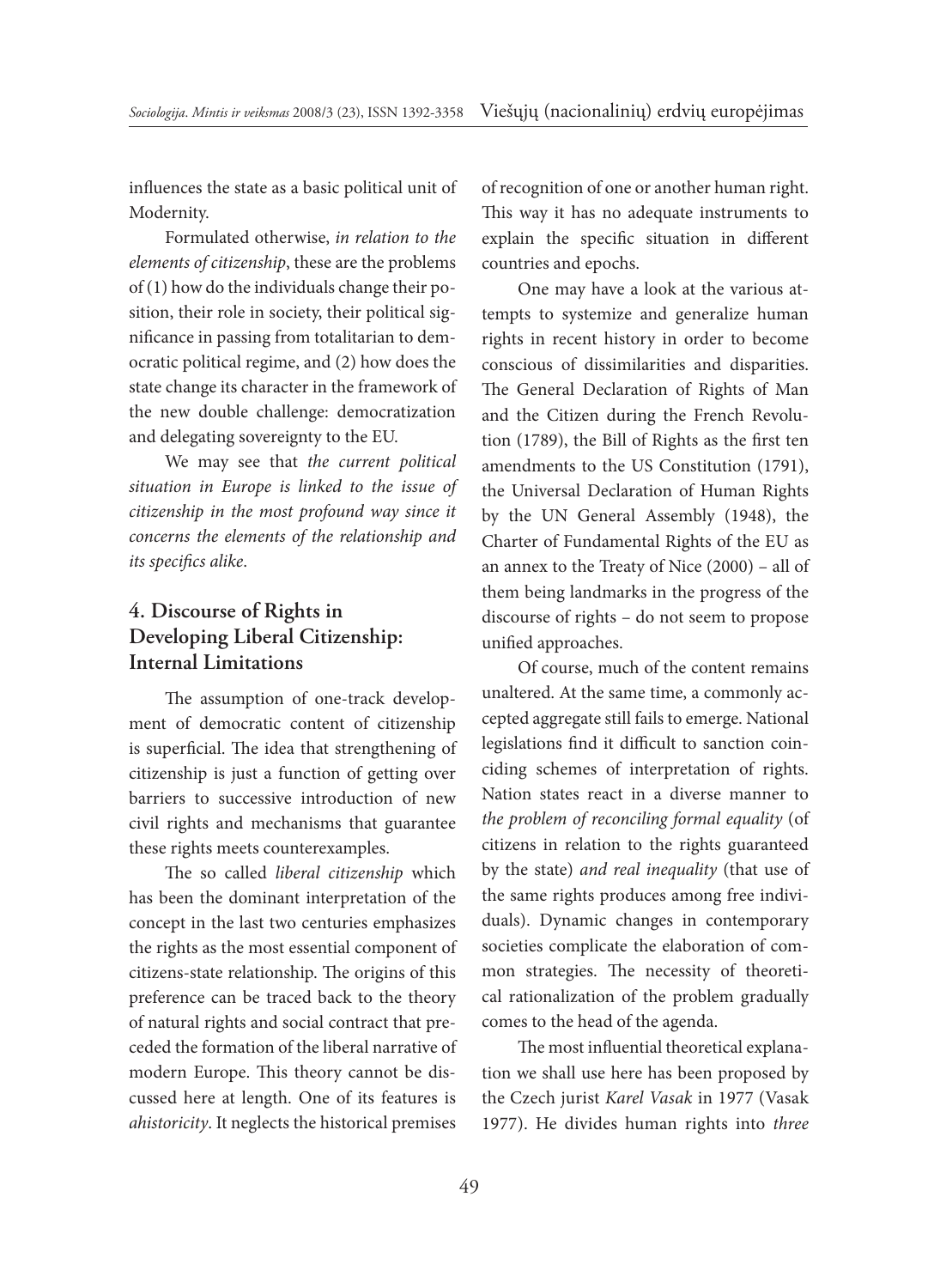*generations* following the three words in the slogan of the French Revolution: *Liberty, Equality, Fraternity*. The principle of division is the historical development. The first-generation rights (*rights of liberty*) serve to protect the individual from the arbitrariness of the state in the wake of modern democracy. These are predominantly political rights including the freedom of speech, religion, expression, the right to vote, the right to a free trial, etc. They can be realized only through the existence of legal order and autonomous civic space. The second-generation rights (*rights of equality*) formed as a consequence of industrialization and social differentiations of capitalism and began to be recognized by governments after the World War I.

These are most of all social rights including rights to be employed and to have benefits in case of unemployment, rights to social security, to health care and education, etc. The third-generation rights (*rights of fraternity*) have started to form and seek codification in the latest decades as an expression of the consciousness that humanity needs a better and more dignified life in harmony with nature. These rights can hardly be classified in a uniform way. They include, among others, group rights, rights to self-determination, rights to a healthy environment, to natural resources, to participation in cultural heritage, to intergenerational equity and sustainability, etc.

Vasak's categorization helps us find our way to the historical peculiarity of the situation. The three generations of rights made their consecutive appearance. Nevertheless, one should not exaggerate the causal dependence. The pattern in which the first generation (1) leads to the second one (2) that leads to the third one (3) is tempting but not entirely correct. World's political landscape is versicoloured.

In some places (socialist Eastern Europe) (1) was virtually replaced by (2). There are many countries where social movements under the flag of  $(3)$  accuse  $(1)$  and  $(2)$  of being a display of hypocrisy and manipulation. Right-wing supporters, especially libertarians, consider (2) and (3) inappropriate intrusion into individual independence by attributing certain goals to people that otherwise should have the right to choose for themselves. The crisis of the welfare state in Western Europe and the collapse of socialism in Eastern Europe led to tangible reduction of (2). Social rights failed to go along with political rights. Economic development did not prove to be the only stimulus to the spread of (2) and (3). The US economy has been more powerful than the European ones for decades but nevertheless Europe went well ahead of the USA in introducing (2) and (3).

It may be concluded that *the sum of rights citizenship comprises has specific geographical and historical parameters*. The balance of distinct rights and of generations of rights as a whole is a problem of political traditions and local conditions. This balance imposes limitations on the expansion of rights that often are difficult to be realized. That is why a perception of a vacuum of justice follows. That is why a field of potential social conflicts is opened. Institutional framework is expected to provide the necessary solutions, but it of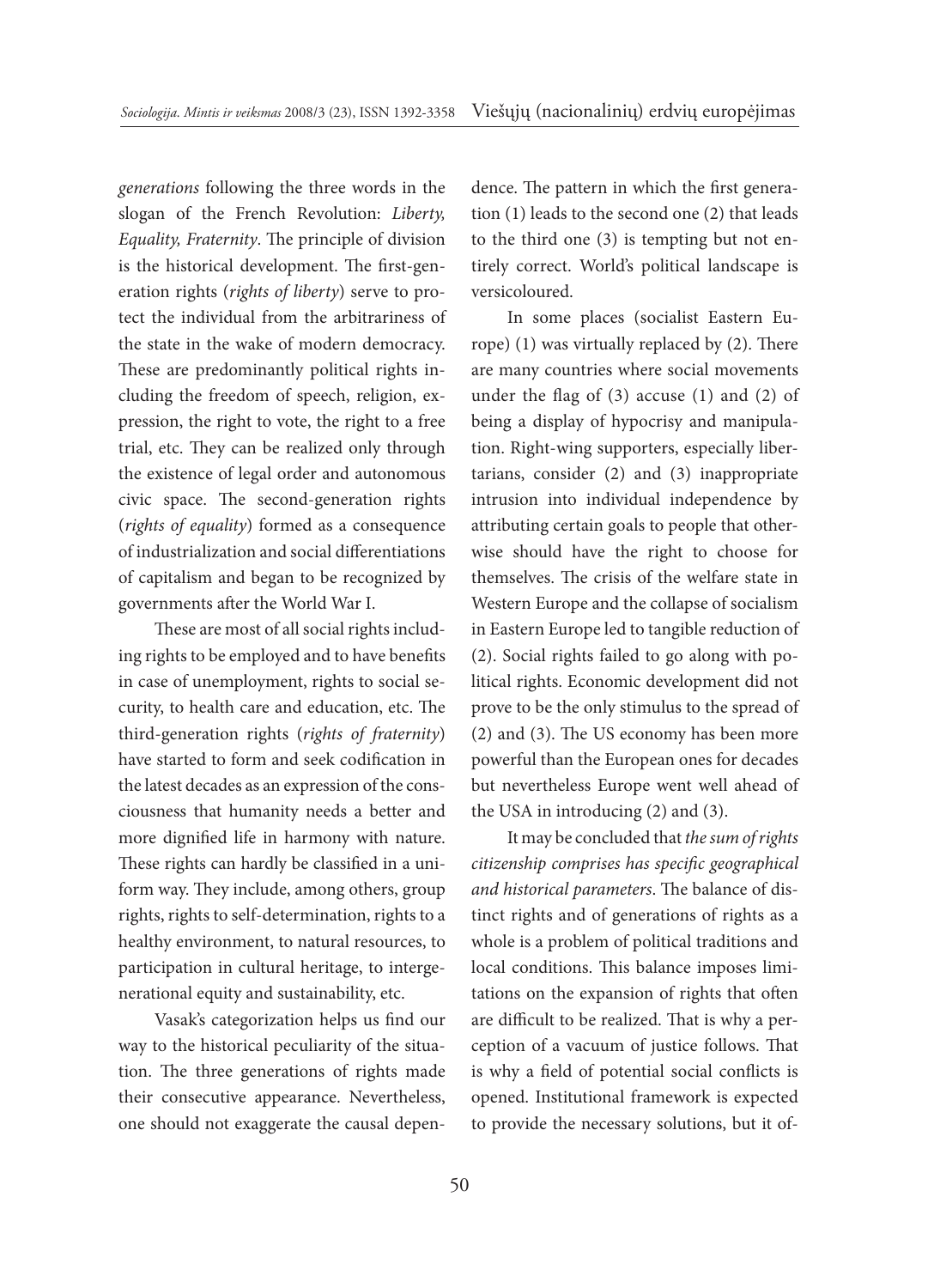ten lacks the mechanisms, the resources and the overall vision to do it. Liberal citizenship nowadays operates in a highly complicated decision-making environment.

# **5. Bulgarian Case: Prism of Citizenship in Tracing Recent National Development**

The general specifics of the situation are determined by several factors: Bulgaria is a former socialist state developing liberal democracy; it has a South-Eastern European tradition differing from the modes of culture in Central Europe; it is part of the processes of European integration; it is involved in globalization trends.

Chronologically, two key events (or set of events) marked the development of the Bulgarian case. Bulgarian citizenship should undoubtedly be considered in the light of:

- post-totalitarian change: 1989-1991;
- full membership in the EU: 2007.

*The characteristics of citizenship should be studied briefly in the period before the transition to democracy, in the period of the transition, and through the perspectives of the period after entering the EU*. This is the key to understand contemporary Bulgarian development as well an important tool for comparison with the political path of other post-totalitarian countries. The study requires historical context, knowledge of the constitutional arrangements, enlisting the main consequences of changes in the public sphere, outlining the leading forms of civic activity, elaborating explanatory models, and hypotheses on the options of further development.

# **6. Premises: Pre-Democratic Heritage and the Paradox of Change**

Bulgaria belongs to the communities where *the state has not been developed to serve the needs of civil society*. Since liberation from Ottoman rule in 1878, social activity has always been channelled in the direction of the functioning of the nation state. *Social activity has been manifested in support of or in opposition to the state policies, and not with the aim of expanding an autonomous space of civic interests.*

The state has been the leading factor of historical change. Regardless of the varieties in political regimes, it has always been highly centralized, with strong power capacities. This feature is common to most Balkan states. It corresponds to the predominantly rural population. The urban majority formed several decades ago, but it did not bring about the establishment of active urban groups. These trends reaffirmed *passiveness with respect to the civil rights*. The state maintained its stability by means of social interventions and social acquisitions guarantees. The socialist state turned to be the political form that achieved this to the highest degree.

The 1971 Constitution of People's Republic of Bulgaria fell under the model most famously represented by the 1977 USSR Constitution. The Bulgarian Constitution included a series of *first-generation rights* such as the rights to freedom of speech, press, assembly, religious belief, artistic work, the rights to inviolability of the person and home, rights to privacy, etc. All of these resemble the classic statements in democratic constitutions.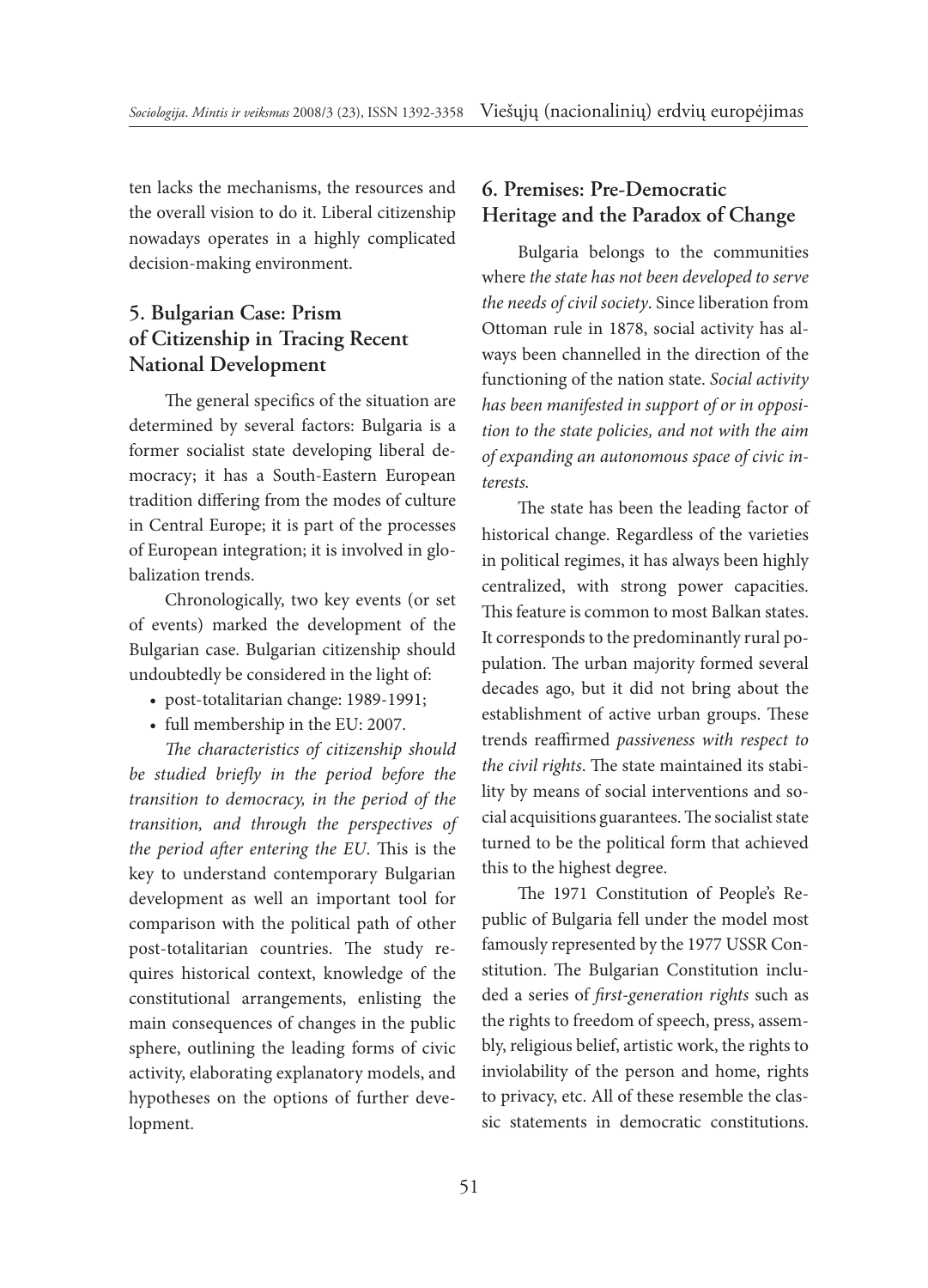The difference here originates in the fact that these rights were promulgated only in the framework of the socialist choice of society. They had no binding force outside of or contrary to the official policies of the Communist party. Moreover, there were no constitutional mechanisms provided for their protection. This ambiguous situation made possible the practice of everyday violation of constitutional prescriptions in the case of civil rights.

The issue of *second-generation rights* found a far better expression in the Constitution. It is a result of both application of the Marxist-Leninist principles and a long-lasting political tradition of state's dealings with social processes. The rights to work, rest and leisure, free of charge health protection and education, care in the old age, sickness, pregnancy and child rearing, housing, and cultural benefits were duly proclaimed and by all means exceeded the corresponding rights even in the constitutional matrix of West European welfare states. They met their law guarantees and built a social model that served people's needs and encouraged their political passiveness.

Here we cannot enter the long argument about the character of the socialist state: premodern or modern. Our conclusion is that *the socialist state proposes specific non-democratic citizenship* differing from the feudal subject-type relationship. There was no private belonging of individuals to a person or group but a system of stimulating individual commitment to the public goals of the state. It cohabited with pre-modern stereotypes of social action and individual integration in society. Thus the Bulgarian path to 1989 appeared to be very complex and multi-levelled.

The post-totalitarian change adopted its initial normative base between the fall of Todor Zhivkov's regime in November 1989 and the adoption of the new Constitution in July 1991. Although in the beginning the political process was marked by the emergence of ecological movements defending some *thirdgeneration rights*, its main direction was oriented towards the establishment of a model of protection of first-generation political rights written down in the Constitution but never introduced in practice.

The *main paradox of change* is revealed in its double-sided contradictory character:

- the state is the subject of change, and the key instrument of realizing civic interests remains the state political power;
- the change happened to be fulfilled through an uncontrolled state yielding from social spheres previously dominated by it.

The common civic interest of expanding rights can be carried out only by means of the state. At the same time, this supposes priority of a free private initiative requiring the weakening of the state.

# **7. Consequences of the Democratic Change**

Democratic change is often perceived as a general process subjecting its different dimensions to a singular logic and direction of fulfilment. Nevertheless, these dimensions have to be considered as entities which sometimes impose their own logic on the overall dynamics of the societal transformations. Taking the realization of the civic dimension as a base, one may come to im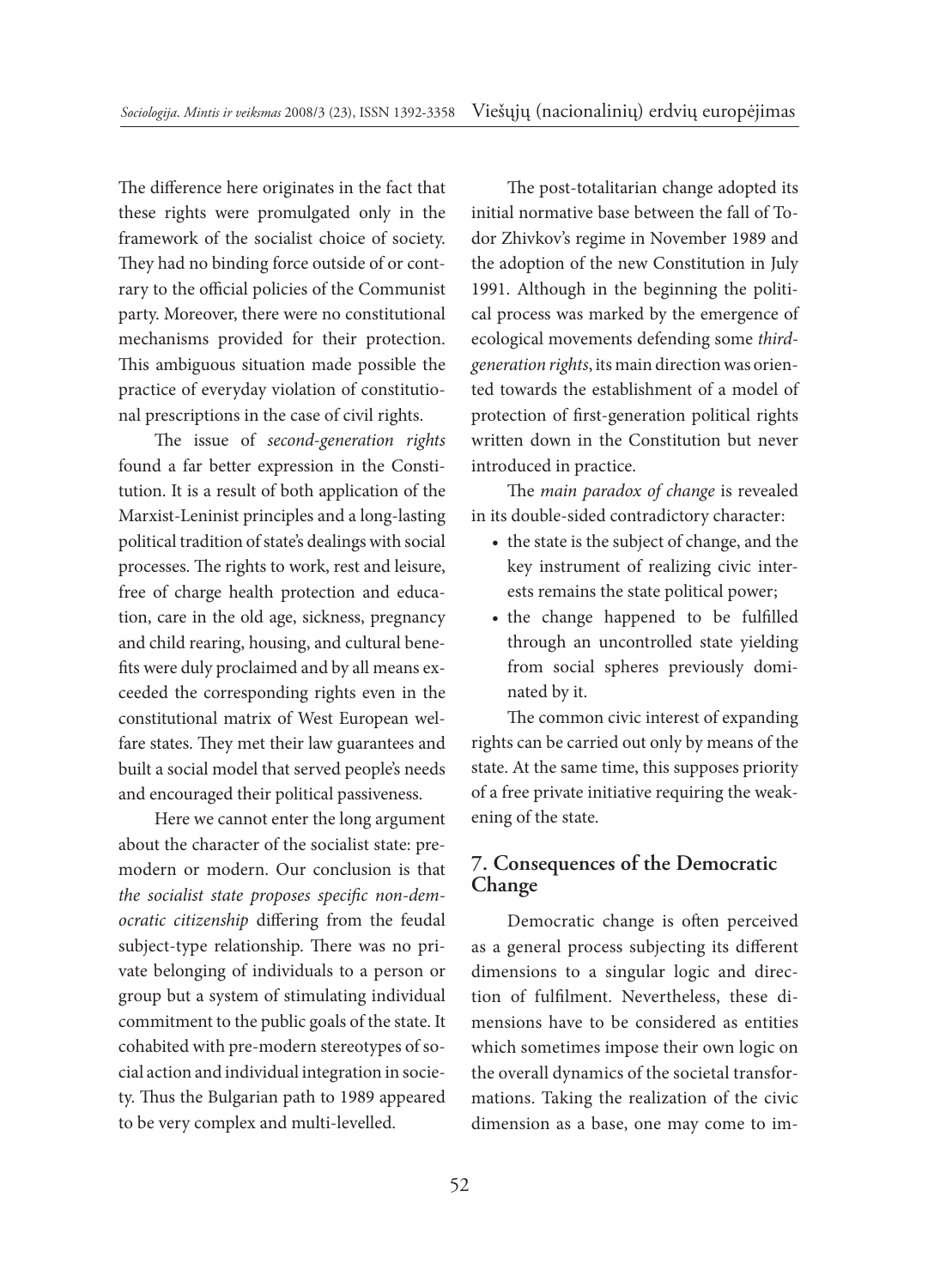portant explanations of the contemporary development.

The former socialist society was functioning through a hierarchy built on from above. Collective action was regarded appropriate and permissible only when organized. Spontaneity was not encouraged and even persecuted. The fall of barriers opened a way for another type of collective action, one that stems from the individual opportunities for participation. The newly created version of public space had to cope with a substantial risk that *forced superorganization* to be replaced by *anomic suborganization*.

The independent and multi-directional social activity that burst out of the shell of the previous restrictions could not be restrained only by some sense of democratic responsibility. In 1991 it received a constitutional framework prescribing the borders that civic freedom should not trespass. There was a radical reduction of social rights proclaimed in the 1971 Constitution and the respective legislation with no adequate substitutes or cushions provided. Political rights were obviously charged with the task of compensating decreasing social rights.

Anyway, the 1991 Constitution made the peaceful transition possible. But the emphasis on political rights was not originally entangled in the fulfilment of civil autonomy. The absence of adequate legal order and basis for political participation came to be the essence of all the uncertainties of people with regard to their privacy, property, personal security, and quality of life. Popular energy was directed elsewhere: to the process of dismantling socialism which was perceived as a necessary and sufficient condition of building a free and flourishing society. Of course, this process was inherently connected to democratization. But it was carried out in a way that came very near to dismantling the state and its controlling mechanisms. This automatically led the citizens-state relationship to a crisis due to the instability of one of its elements.

The new public space began to lose substance. It did not correspond to state's capacities for providing of guarantees, on the one hand, and on the other, it did not correspond to society's great expectations. It is here that the notion of a democratic system as some kind of a representative theatre originates. Loyalty and the sense of belonging to the state, low as they were, tended to fall even further. Social expectations began to reorient towards the EU as a political community able to impose order and introduce rules and stability.

The political programme of the state in its turn did not go further than the EU accession. It was implemented by the political elite as a normative and business integration without sufficient dialogue with citizens. And it cannot be otherwise since the citizens did not enjoy a stable legal order that enables them to participate efficiently in the integration processes. The political instruments they acquired as a result of the democratic change appeared to be dull when confronted with a reality of weakly protected autonomous civic spaces.

January 1, 2007 (the date of the EU accession) found the Bulgarian state and Bulgarian citizens in a position of minimal dialogue. They had cross-purposes and different ways of assessing things, there were weak and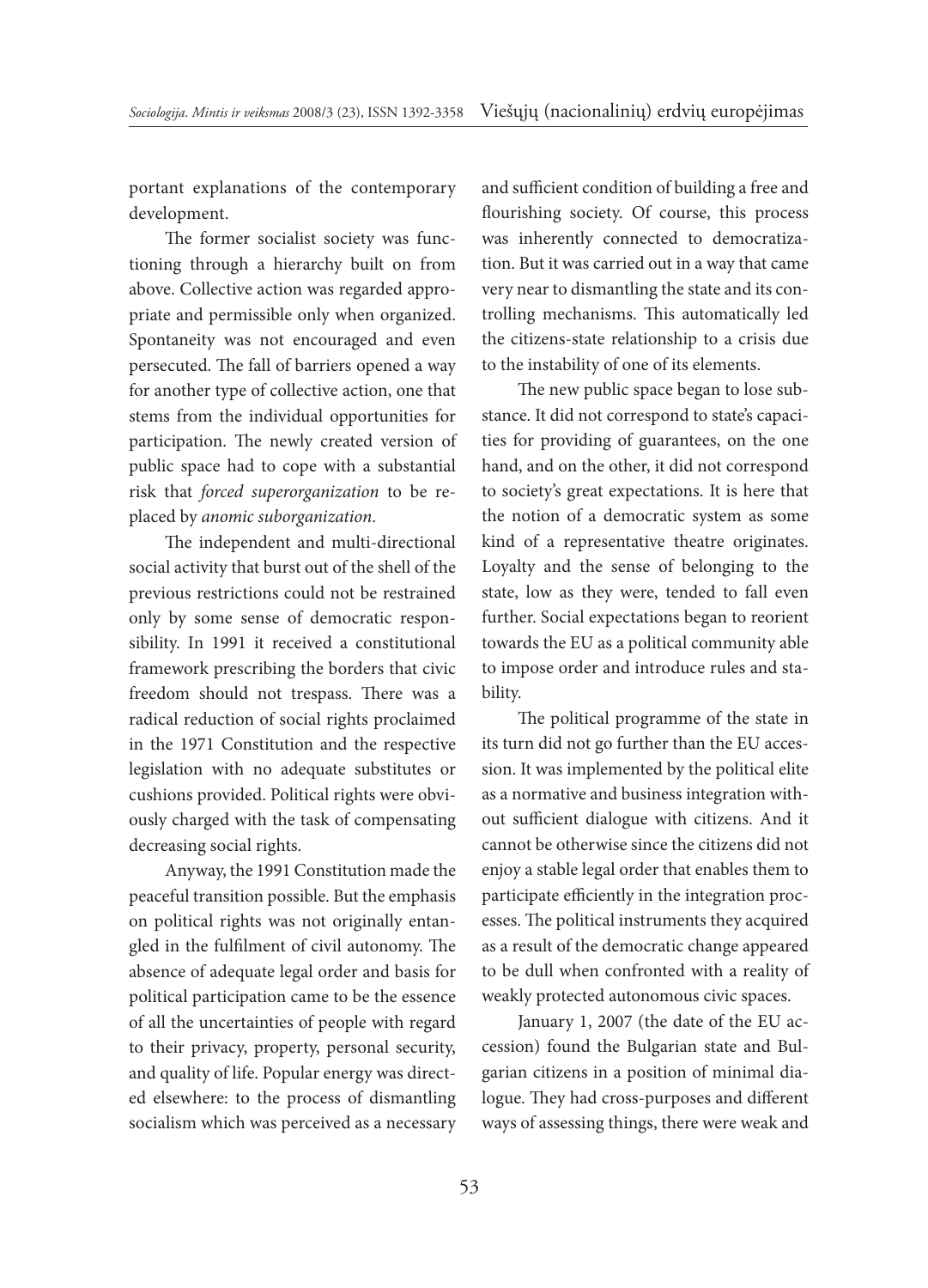uneasy channels of communication and respective low institutional adaptability of the state, and people had little confidence in its democratic representativity.

### **8. Change in Civic Behaviour**

The institutional dynamics of the democratic public space cannot be regarded independently of the changes in civic behaviour. These processes of transformation are parallel and often conditioned by each other.

At the beginning of the democratic transition there were numerous and multi-level manifestations of civic activation with the aim of getting into the mechanisms of political representation and realization of political rights. The discrepancy between civic expectations and state's capacities determined soon afterwards the most usual pattern of civic activity to be the *protest activity*.

The crisis tendencies and facts initially had their focus on the political sphere. Solutions to social and economic problems were most often sought in the personal change in political power. Civic action was thought to have its culmination and end in exercising the political right to vote.

In the long run the weakening of the state combined with the enlargement of private property and market mechanisms tend to create the basis for focusing society's expectations into the social and economic spheres. Corruption, the helplessness of judicial system and the ineffective legislation enter the role of regular generators of tension, thus diminishing the importance of political sphere in the public opinion.

It underlines the necessity of a stable legal order as a precondition of genuine political participation.

Liberalization and capitalism give rise to stratifications that find their expression in an entirely new structure of society. Citizens can no longer be considered as an aggregate of individuals mechanically united by the opportunity of political participation and appointing political leadership but rather as a multitude of social and professional communities with their specific, albeit not always conscious, structured and duly formulated interests.

European integration tends to raise Bulgarian citizens' self-confidence; they want to be treated as Europeans and feel the benefits of the membership. Reduction of social rights along with the new collective strategies of participation may be regarded as the key factors of transforming the protest potential into a social one. Therefore, the instability of the current situation can be traced back to (a) the imperfect realization of the constitutional framework of Bulgarian citizenship, and (b) the attractiveness of a new and powerful model of legally protected political participation such as the one represented by the European Union.

As a cautious conclusion of the latter statement one can say that the Bulgarian public sphere still fails to propose sufficient stimuli and channels for participation; at the same time, people wish to be a steady part of the European public sphere, but they do not feel themselves a part of it and are unsure how it can be defined and translated into everyday language.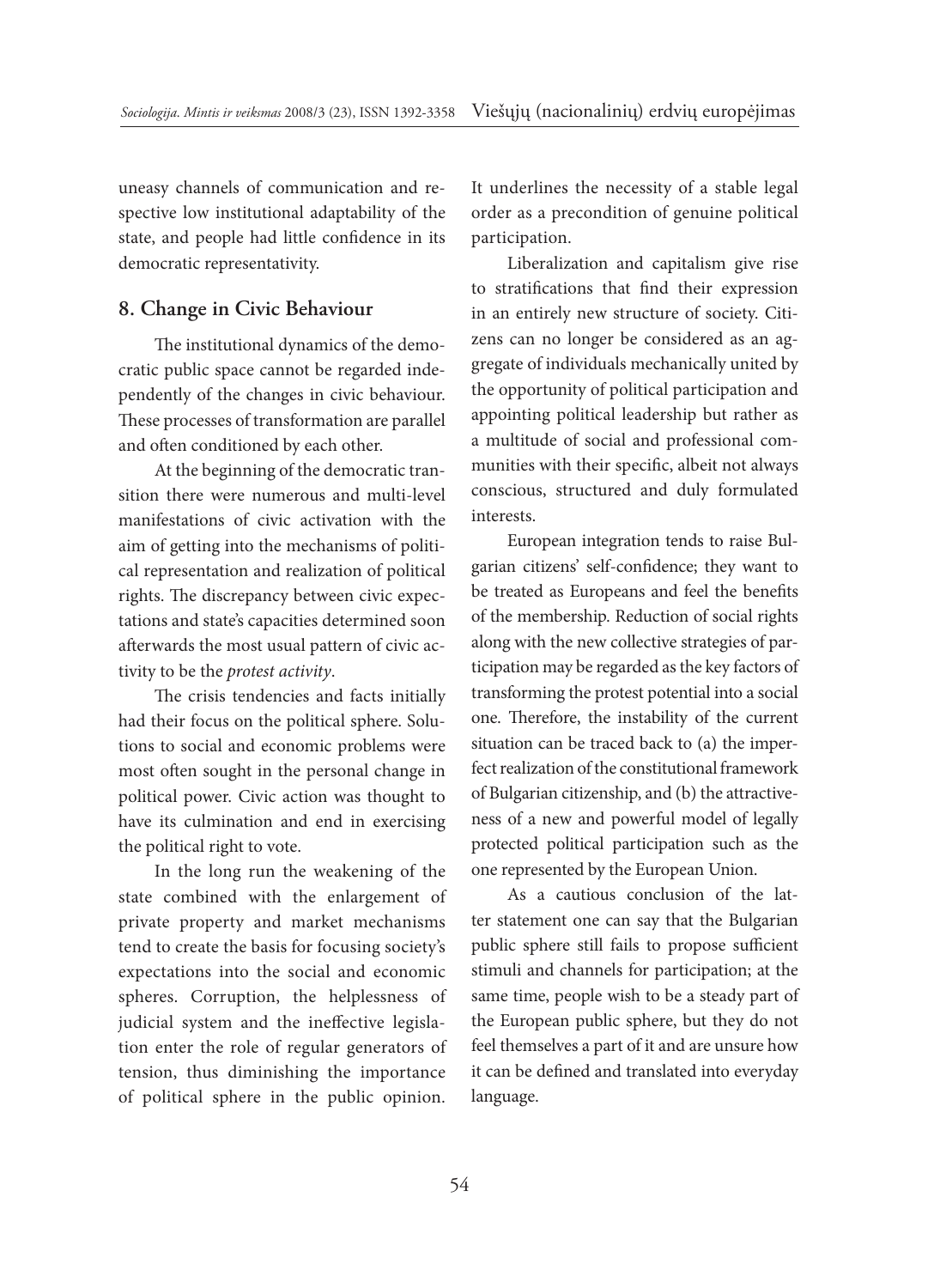# **9. Dynamics of Civic Action: Two Illustrating Examples**

This briefly described dynamics of the civic activity in Bulgaria can be outlined and elucidated with the help of two examples: *the highest peaks of protest action since the beginning of democratic change*, which took place in 1996/1997 and in 2007, with the trend likely to continue in 2008. The mass participation and the importance of the demands show similarity. Nevertheless, it is by all means differences that predominate. They can be easily observed in the table below.

In 1996/97 there were symptoms of economic crisis that successively encompassed the different spheres of national economy: the bank system, the distribution of the grain crop, the currency policy, the foreign and internal debt payments, etc. Taken in their totality, they led to inter-elite struggles in the ruling Socialist party, to a governmental crisis and eventually to the fall of the government. The political confrontation did not make any further political interactions in the National Assembly possible, no matter how reasonable and acceptable may be the proposals. A parliamentary crisis followed that came very near to a constitutional crisis (popular discontent with the constitutional order of the political system in general) but fortunately did not turn into one.

| Period                 | 1996/97                                                                                                                                                                                     | 2007/08                                                                                                                                                                     |
|------------------------|---------------------------------------------------------------------------------------------------------------------------------------------------------------------------------------------|-----------------------------------------------------------------------------------------------------------------------------------------------------------------------------|
| Type of crisis         | economic crisis developing into a<br>crisis of the political system                                                                                                                         | stratification crisis                                                                                                                                                       |
| Political content      | inability of the state to manage<br>social and economic processes<br>effectively in an environment of<br>liberal capitalism                                                                 | lack of readiness on behalf of the<br>state to propose acceptable complex<br>strategy for the development of<br>society and its different social and<br>professional groups |
| Organizational bearers | mostly political parties, trade<br>unions, NGOs with definitive<br>political character                                                                                                      | temporal associations (strike com-<br>mittees, etc.), civic movements, pro-<br>fessional organizations, economic<br>corporations                                            |
| Type of participation  | individual participation; citizens<br>united by all-shared political<br>agenda but not common social/<br>group interest; ad hoc political<br>solidarity with no strong internal<br>cohesion | social and professional group<br>participation; sustainable and<br>long-term group solidarity with no<br>general societal character                                         |
| Character of action    | entirely public action; one-track<br>goals put forward as a clear plan<br>for political change                                                                                              | mixed public/private action; private<br>economic initiatives together with<br>civic campaigns                                                                               |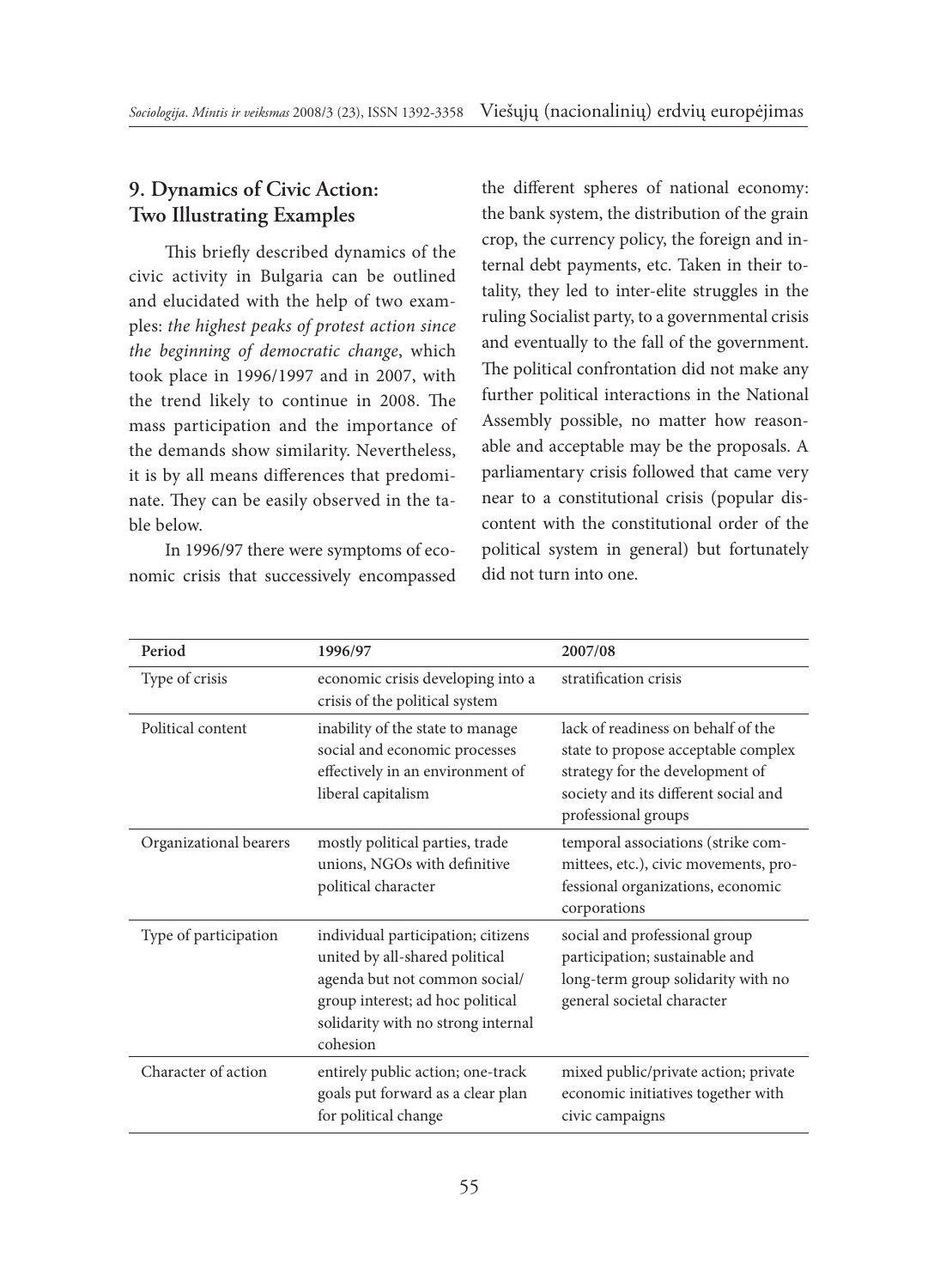Many explanations may be in use. Still one should remind that the government was trying to regulate the economy in a socialistlike manner. It is true that the greatest part of it was state's property but, anyway, it was functioning in the framework of a competing capitalist market. Alongside the objective premises for a crisis there was a well-organized opposition to the key government policies. Political parties acted together with trade unions (including the newly formed ones) to encourage national protests and strikes. Their public activities were backed by a multitude of NGOs most of which taking their funds from abroad.

This highly strained atmosphere of discontent made thousands of people crowd on big rallies. The citizens saw general elections as a necessary condition to overcome the deepening crisis. Regardless of their social and professional status they kept to a single and clear solution to the variety of problems: the change of the ruling party. They did not have confidence in the ability of the current state leadership to impose any of the important measures in the different sectors of economy. So in a unity of public action they considered the political transformation to be of a much higher significance than the realization of particular branch interests.

2007/08 presented an entirely different situation. The EU Accession of Bulgaria made a turning point in the democratic path of the country. Many of the unpopular measures introduced prior to 2007 were justified by the necessity to cover the EU membership criteria. The achievement of this membership found a highly polarized society in terms of social position. The successful economic development on macro-level contradicted the widely-spread notions that the current distribution of wealth is unjust and that the EU participation requires the EU standards of quality of life. Quite naturally, the Bulgarian citizens desired to live the way other European citizens do. Nevertheless, the state leadership did not show sufficient understanding.

A multitude of protests began to emerge. They had no single organizational centre or comparable demands. They have been prepared and carried out by different civic and economic structures limiting their activity in a particular social or professional sphere. In most cases, no political colour is to be observed. On the contrary, people have rejected a help from the opposition parties. Up to now they have wished to see their demands fulfilled by the present national government and have relied on the effective pressure from Brussels. The participation in protests has not been individual; it has been characterized by social and professional group divisions.

Societal positions have to a large extent determined solidarity and the will to act. Therefore, no single classification is possible. Quite different dimensions may be enlisted: private economic initiatives together with civic campaigns (such as the one in defence of the Bulgarian nurses sentenced to death in Libya); diversification of the protest activity together with its reversibility; emergence of protests against protests: groups in society refusing to accept what other groups demand (e.g. protests against introduction of protected territories under NATURA 2000 on behalf of land proprietors that led to ecological